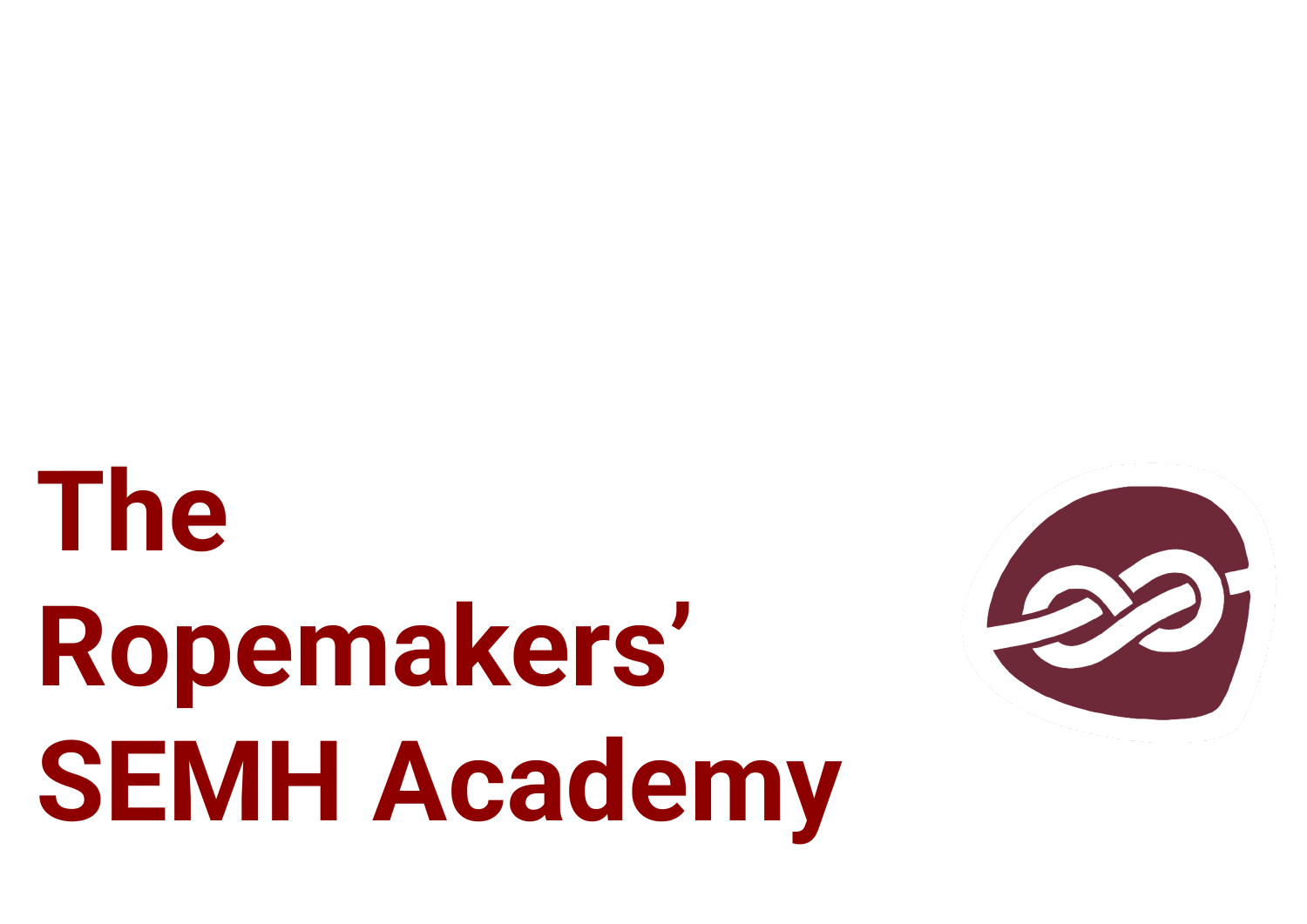### **PROGRESSION MAP**

## **COMPUTING 2021-22 KS1 to KS2**

Subject Leader: To Be Confirmed Last Review of this Subject: September 2021

Love, Flourish, Social Justice, Community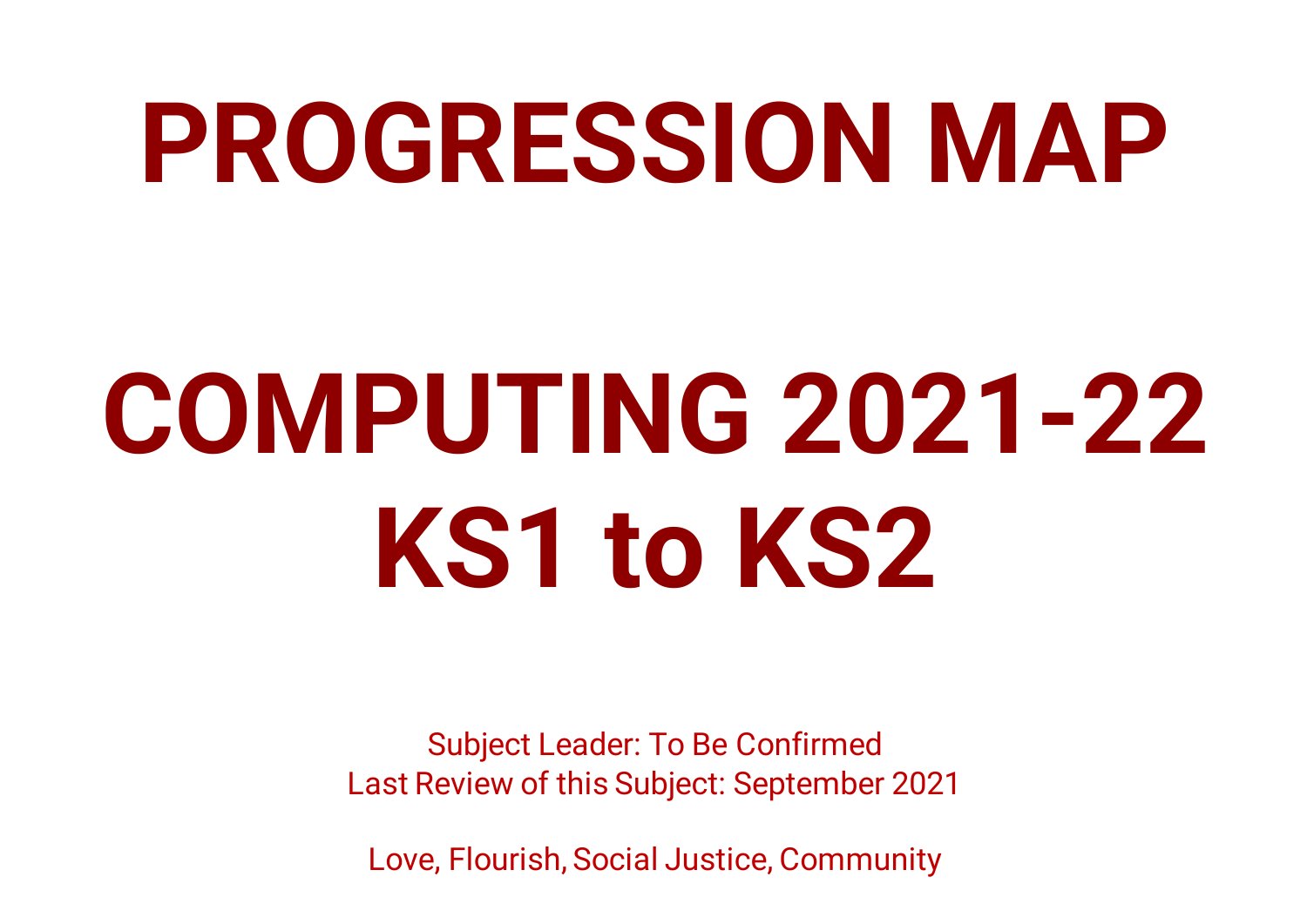| <b>Key Stage 1 National Curriculum Expectations</b>                                                                                                                                                                                                                                                                                                                                                                                                                                                                                                                                                                                                                                                                           | <b>Key Stage 2 National Curriculum Expectations</b>                                                                                                                                                                                                                                                                                                                                                                                                                                                                                                                                                                                                                                                                                                                                                                                                                                                                                                                                                                                                                                                                                                                                                                                                                                                         |
|-------------------------------------------------------------------------------------------------------------------------------------------------------------------------------------------------------------------------------------------------------------------------------------------------------------------------------------------------------------------------------------------------------------------------------------------------------------------------------------------------------------------------------------------------------------------------------------------------------------------------------------------------------------------------------------------------------------------------------|-------------------------------------------------------------------------------------------------------------------------------------------------------------------------------------------------------------------------------------------------------------------------------------------------------------------------------------------------------------------------------------------------------------------------------------------------------------------------------------------------------------------------------------------------------------------------------------------------------------------------------------------------------------------------------------------------------------------------------------------------------------------------------------------------------------------------------------------------------------------------------------------------------------------------------------------------------------------------------------------------------------------------------------------------------------------------------------------------------------------------------------------------------------------------------------------------------------------------------------------------------------------------------------------------------------|
| Pupils should be taught to:<br>understand what algorithms are; how they are implemented as programs on digital<br>devices; and that programs execute by following precise and unambiguous instructions;<br>create and debug simple programs;<br>• use logical reasoning to predict the behaviour of simple programs;<br>use technology purposefully to create, organise, store, manipulate and retrieve digital<br>content;<br>recognise common uses of information technology beyond school;<br>use technology safely and respectfully, keeping personal information private; identify where<br>to go for help and support when they have concerns about content or contact on the internet<br>or other online technologies. | Pupils should be taught to:<br>design, write and debug programs that accomplish specific goals, including controlling or<br>simulating physical systems; solve problems by decomposing them into smaller parts;<br>use sequence, selection, and repetition in programs; work with variables and various forms<br>of input and output;<br>use logical reasoning to explain how some simple algorithms work and to detect and correct<br>errors in algorithms and programs;<br>understand computer networks including the internet; how they can provide multiple<br>services, such as the world wide web, and the opportunities they offer for communication<br>and collaboration;<br>use search technologies effectively, appreciate how results are selected and ranked, and be<br>discerning in evaluating digital content;<br>select, use and combine a variety of software (including internet services) on a range<br>digital devices to design and create a range of programs, systems and content that<br>accomplish given goals, including collecting, analysing, evaluating and presenting data and<br>information;<br>use technology safely, respectfully and responsibly; recognise acceptable/unacceptable<br>behaviour; identify a range of ways to report concerns about content and contact. |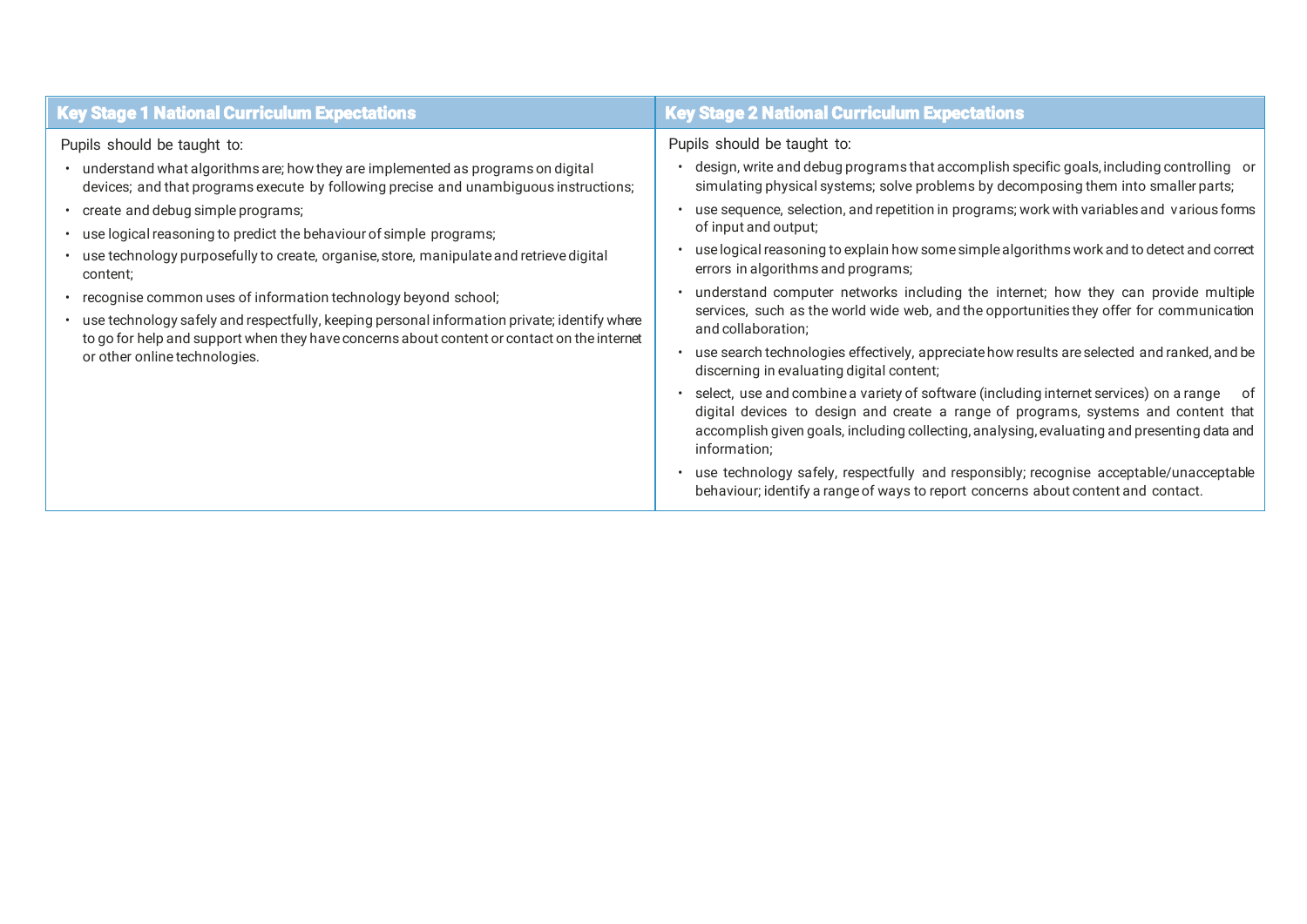### **Intent**

We offer a structured sequence of lessons, helping teachers to ensure that they have covered the skills required to meet the aims of the national curriculum. The content allows for a broad, deep understanding of computing and how it links to children's lives. It offers a range of opportunities for consolidation, challenge and variety. This allows children to apply the fundamental principles and concepts of computer science. They develop analytical problem-solving skills and learn to evaluate and apply information technology. It also enables them to become responsible, competent, confident and creative users of information technology. This progression map supports computing subject leaders in readiness for an Ofsted 'deep dive'.

### **Implementation**

Each lesson contains revision, analysis and problem-solving. Through the sequence of lessons, we intend to inspire pupils to develop a love of the digital world, see its place in their future and give teachers confidence. Cross-curricular links are also important in supporting other areas of learning. Our lesson plans and resources help children to build on prior knowledge at the same time as introducing new skills and challenges. In KS1, the focus is on developing the use of algorithms, programming and how technology can be used safely and purposefully. In KS2, lessons still focus on algorithms, programming and coding but in a more complex way and for different purposes. Children also develop their knowledge of computer networks, internet services and the safe and purposeful use of the internet and technology. Data Handling is featured more heavily in UKS2. Skills learnt through KS1 and LKS2 are used to support data presentation. Adult guides are offered, as well as end-of-unit assessments, enabling staff to feel confident in the progression of skills and knowledge and that outcomes have been met. An example of keywords has been included, showing the progression of specific language involved in children's learning so that teachers can also assess understanding and progress through vocabulary. We suggest a specific sequence of lessons for each year group, offering structure and narrative. These are not to be used exclusively but will support teachers' planning.

### **Impact**

Learning in computing will be enjoyed across the school. Teachers will have high expectations and quality evidence will be presented in a variety of forms. Children will use digital and technological vocabulary accurately, alongside a progression in their technical skills. They will be confident using a range of hardware and software and will produce high-quality purposeful products. Children will see the digital world as part of their world, extending beyond school, and understand that they have choices to make. They will be confident and respectful digital citizens going on to lead happy and healthy digital lives.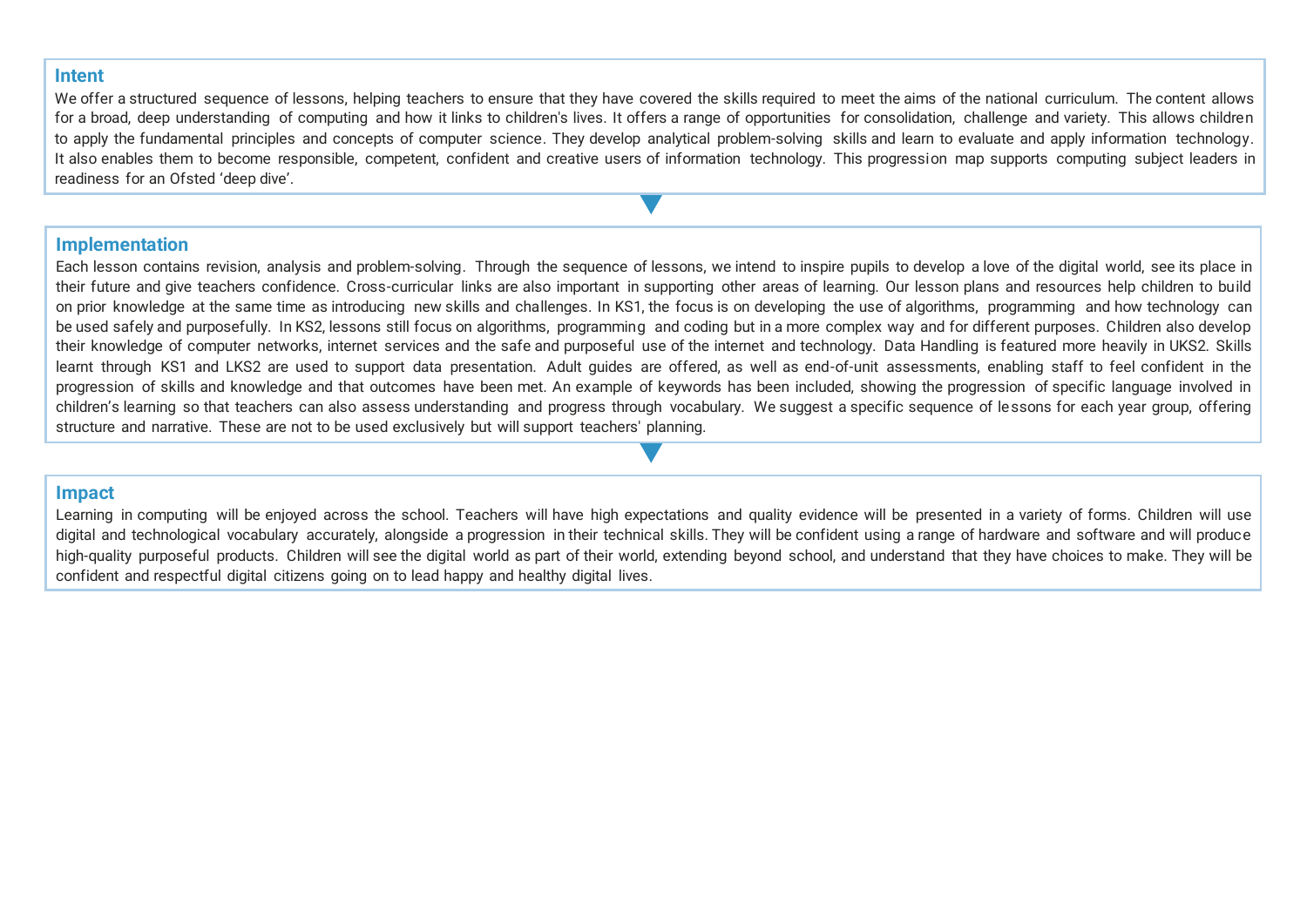| KS <sub>1</sub>                                                                                                                                                                                                                                                                                                                                                                                                   | LKS <sub>2</sub>                                                                                                                                                                                                                                                                                                                                                                                                                                                                                | UKS2        |                                                                                                                                                                                                                                                                                                                                                                                                                                                                                 |  |
|-------------------------------------------------------------------------------------------------------------------------------------------------------------------------------------------------------------------------------------------------------------------------------------------------------------------------------------------------------------------------------------------------------------------|-------------------------------------------------------------------------------------------------------------------------------------------------------------------------------------------------------------------------------------------------------------------------------------------------------------------------------------------------------------------------------------------------------------------------------------------------------------------------------------------------|-------------|---------------------------------------------------------------------------------------------------------------------------------------------------------------------------------------------------------------------------------------------------------------------------------------------------------------------------------------------------------------------------------------------------------------------------------------------------------------------------------|--|
| Children begin to understand the particular purposes<br>technology can be used for and that by adding text and images<br>you can communicate with technology. Children develop their<br>skills in typing, selecting tools and organising information.<br><b>KS1 Computing National Curriculum</b><br>Children use technology purposefully to create, organise, store,<br>manipulate and retrieve digital content. | Children develop their skills of formatting using keyboard<br>commands, organising their work to demonstrate effect. In<br>LKS2, they will have the opportunity to express themselves<br>more through digital technology, art, PowerPoint and posters.<br>Children should continue to demonstrate control when<br>operating tools as in KS1.<br><b>KS2 Computing National Curriculum</b><br>Children understand computer networks, including the internet;                                      |             | Children begin to look at new software, creating 3D models and<br>learning how to orbit, zoom and develop their editing skills<br>further. They become more confident in inserting links, images<br>and formatting text to create effect.<br><b>KS2 Computing National Curriculum</b><br>Children select, use and combine a variety of software<br>(including internet services) on a range of digital devices to<br>design and create a range of programs, systems and content |  |
| Children can:<br>add text strings text boxes and show and hide objects and<br>a.<br>images, manipulating the features;                                                                                                                                                                                                                                                                                            | how they can provide multiple services, such as the world wide<br>web, and the opportunities they offer for communication and<br>collaboration. They select, use and combine a variety of                                                                                                                                                                                                                                                                                                       |             | that accomplish given goals, including collecting, analysing,<br>evaluating and presenting data and information.<br>Children can:                                                                                                                                                                                                                                                                                                                                               |  |
| use various tools, such as brushes, pens, eraser, stamps<br>b.<br>and shapes, and set the size, colour and shape;                                                                                                                                                                                                                                                                                                 | software (including internet services) on a range of digital<br>devices to design and create a range of programs, systems and<br>content that accomplish given goals, including collecting,                                                                                                                                                                                                                                                                                                     | a           | use the skills already developed to create content using<br>unfamiliar technology;                                                                                                                                                                                                                                                                                                                                                                                              |  |
| use applications and devices in order to communicate<br>$\mathbb{C}$<br>ideas, work, messages and demonstrate control;                                                                                                                                                                                                                                                                                            | analysing, evaluating and presenting data and information.<br>Children can:                                                                                                                                                                                                                                                                                                                                                                                                                     | $\mathbf b$ | select, use and combine the appropriate technology tools<br>to create effect:                                                                                                                                                                                                                                                                                                                                                                                                   |  |
| save, retrieve and organise work;<br>d<br>use key vocabulary to demonstrate knowledge and<br>$\mathbf e$<br>understanding in this strand: paint, colour, brush, tools,                                                                                                                                                                                                                                            | create different effects with different technological tools,<br>a<br>demonstrating control;                                                                                                                                                                                                                                                                                                                                                                                                     | $\mathbb C$ | review and improve their own work and support others to<br>improve their work;                                                                                                                                                                                                                                                                                                                                                                                                  |  |
| settings, undo, redo, text, image, size, poster, launch,<br>application, software, window, minimise, restore, size,                                                                                                                                                                                                                                                                                               | $\mathbf{b}$<br>use appropriate keyboard commands to amend text on<br>a device:                                                                                                                                                                                                                                                                                                                                                                                                                 | d           | save, retrieve and evaluate their work.<br>making amendments;                                                                                                                                                                                                                                                                                                                                                                                                                   |  |
| move, screen, close, click, drag, log on, log off, keyboards,<br>keys, mouse, click, button, double click, drag, present.                                                                                                                                                                                                                                                                                         | $\mathbb{C}$<br>use applications and devices in order to communicate<br>ideas, work, and messages;                                                                                                                                                                                                                                                                                                                                                                                              | e           | insert a picture/text/graph/hyperlink from the internet or<br>personal file;                                                                                                                                                                                                                                                                                                                                                                                                    |  |
|                                                                                                                                                                                                                                                                                                                                                                                                                   | save, retrieve and evaluate work, making amendments;<br>d.<br>insert a picture/text/graph/hyperlink from the internet or<br>$\mathbf{e}$<br>a personal file;                                                                                                                                                                                                                                                                                                                                    |             | use key vocabulary to demonstrate knowledge and<br>understanding in this strand: window, layout, text, font,<br>colour, format, heading, hyperlink, 2D shape, 3D shape,<br>orbit, pan, zoom, eraser, dimension, measurement, guide.                                                                                                                                                                                                                                             |  |
|                                                                                                                                                                                                                                                                                                                                                                                                                   | use key vocabulary to demonstrate knowledge and<br>understanding in this strand: draw, object, shape, line, line<br>colour, fill colour, group, ungroup, font, size, text box,<br>format, image, wrap text, plan, link, image, object, link,<br>hyperlink, minimise, restore, size, move, screen, split,<br>create, organise, file, folder, close, exit, search, print,<br>password, screenshot, snipping tool, shift, undo, redo,<br>menu, dictionary, highlight, cursor, toolbar, spellcheck. |             |                                                                                                                                                                                                                                                                                                                                                                                                                                                                                 |  |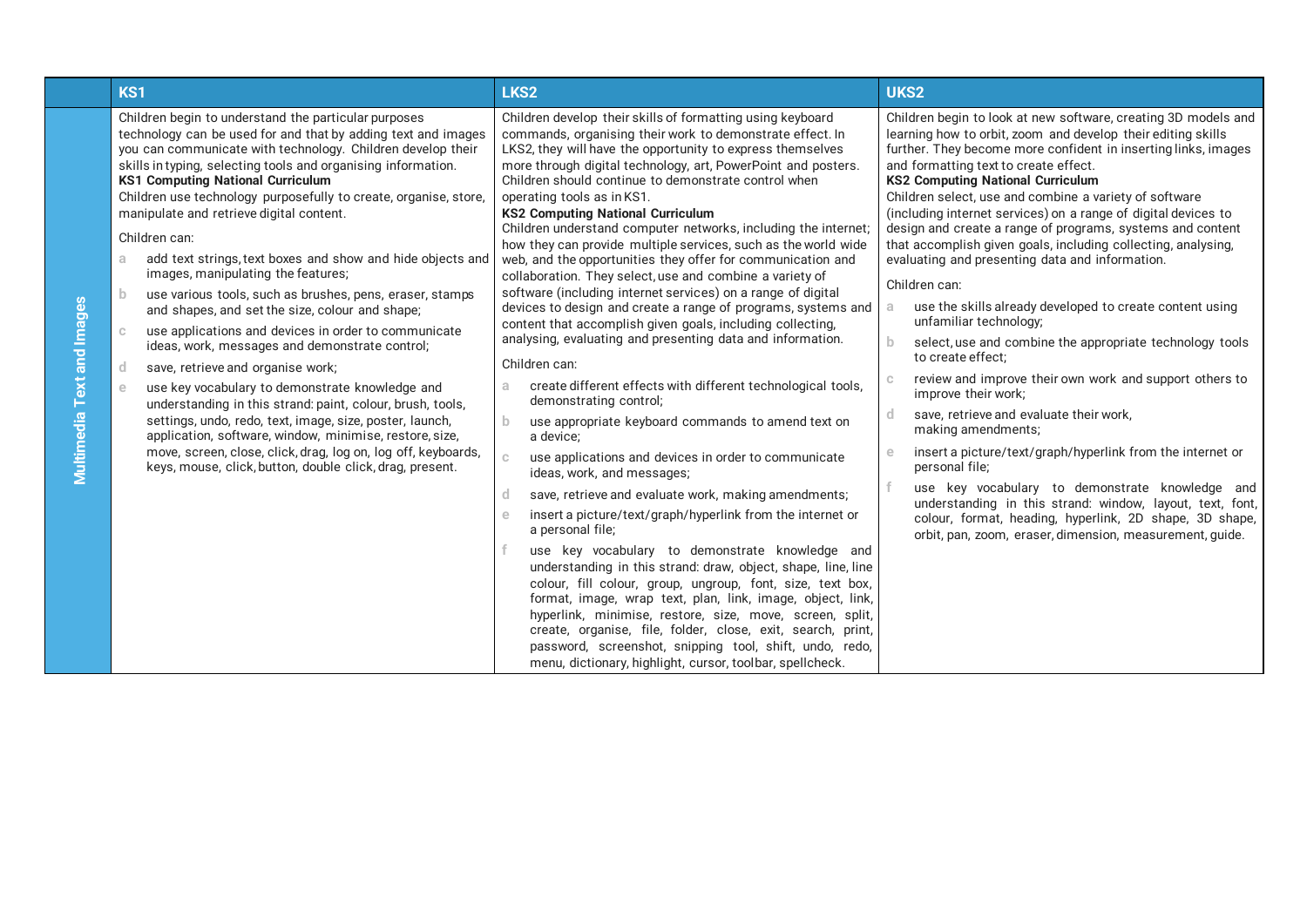| Children begin to develop their creativity using technology                                           | Children develop their editing skills further by cropping,                       | Children begin to look more into multimedia broadcasting,      |
|-------------------------------------------------------------------------------------------------------|----------------------------------------------------------------------------------|----------------------------------------------------------------|
| through recording sound. Children will also begin to develop                                          | organising and arranging film clips. They are able to share work                 | learning new skills including recording jingles, podcasts and  |
| their editing skills and control of the tools.                                                        | and offer feedback and ideas for improvement with animation                      | narration. They become more confident in post-production with  |
| <b>KS1 Computing National Curriculum</b>                                                              | and film, giving their opinion on which software to use. In LKS2,                | editing, trimming and refining their work based on plans they  |
| Children use technology purposefully to create, organise, store,                                      | children also look at the history of animation and reflect upon                  | have made.                                                     |
| manipulate and retrieve digital content.                                                              | the changes over time.                                                           | <b>KS2 Computing National Curriculum</b>                       |
| Children can:                                                                                         | <b>KS2 Computing National Curriculum</b>                                         | Children select, use and combine a variety of software         |
|                                                                                                       | Children select, use and combine a variety of software                           | (including internet services) on a range of digital devices to |
| use software to record sounds:<br>a                                                                   | (including internet services) on a range of digital devices to                   | design and create a range of programs, systems and content     |
| $\mathbf b$<br>change sounds recorded;                                                                | design and create a range of programs, systems and content                       | that accomplish given goals, including collecting, analysing,  |
| save, retrieve and organise work;<br>$\mathbb{C}$                                                     | that accomplish given goals, including collecting, analysing,                    | evaluating and presenting data and information.                |
| <sub>d</sub>                                                                                          | evaluating and presenting data and information.                                  | Children can:                                                  |
| use key vocabulary to demonstrate knowledge and<br>understanding in this strand: commands, add sound. | Children can:                                                                    |                                                                |
|                                                                                                       |                                                                                  | collect audio from a variety of resources including own        |
|                                                                                                       | use software to record, create and edit sounds and<br>a<br>capture still images; | recordings and internet clips;                                 |
|                                                                                                       |                                                                                  | use a digital device to record sounds and present audio;       |
|                                                                                                       | change recorded sounds, volume, duration and pauses;                             | trim, arrange and edit audio levels to improve quality;        |
|                                                                                                       | use software to capture video for a purpose;                                     | publish their animation and use a movie editing package        |
|                                                                                                       | crop and arrange clips to create a short film;                                   | to edit/refine and add titles:                                 |
|                                                                                                       | plan an animation and move items within each animation<br>$\epsilon$             | use key vocabulary to demonstrate knowledge and                |
|                                                                                                       | for playback;                                                                    | understanding in this strand: audio, record, edit, play stop,  |
|                                                                                                       |                                                                                  | skip, waveform, input, output, record, edit, play podcast,     |
|                                                                                                       | use key vocabulary to demonstrate knowledge and                                  | digital content, downloadable, backing track, voiceover,       |
|                                                                                                       | understanding in this strand: audio, sound, video, movie,                        | mute, gain, production, post-production, documentary,          |
|                                                                                                       | embed, link, file format, animate, animation, still image,                       | project, evaluation, screening, ceremony, upload.              |
|                                                                                                       | thaumatrope, zoetrope, zoopraxiscope, stereoscope, flip                          |                                                                |
|                                                                                                       | book, frame, onion skinning, loop, frame rate, record, stop,                     |                                                                |
|                                                                                                       | play, stop motion, stop frame.                                                   |                                                                |

**Multimedia Sound and Motion**

Multimedia Sound and Motion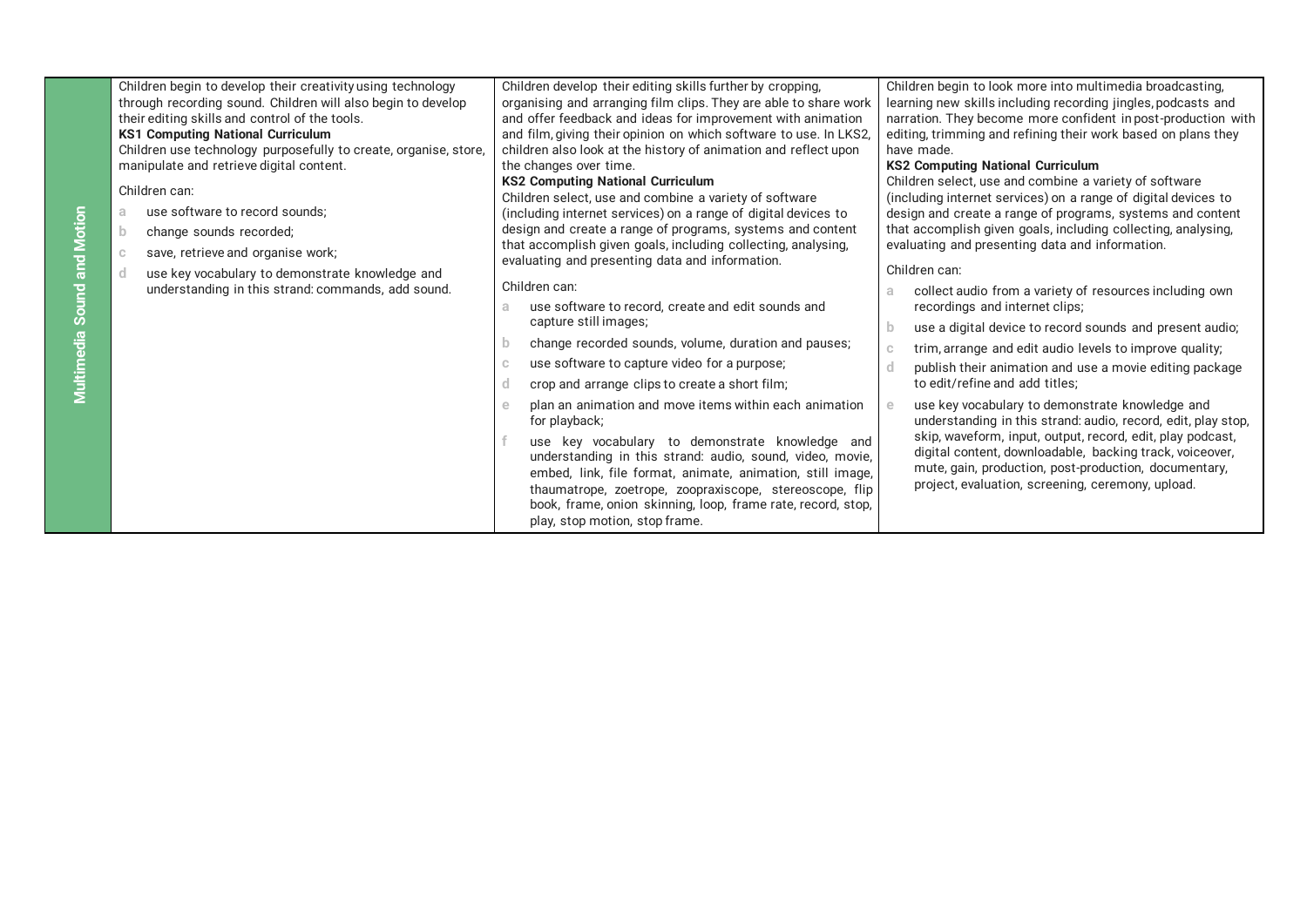| Data<br>Handling | Children begin to explore expressing information in tables,<br>sorting and organising information for others to be able to<br>understand.<br><b>KS2 Computing National Curriculum</b><br>Children select, use and combine a variety of software<br>(including internet services) on a range of digital devices to<br>design and create a range of programs, systems and content<br>that accomplish given goals, including collecting, analysing,<br>evaluating and presenting data and information.<br>Children can:<br>talk about the different ways data can be organised;<br>a<br>sort and organise information to use in other ways;<br>search a ready-made database to answer questions;<br>C<br>use key vocabulary to demonstrate knowledge and<br>understanding in this strand: Google Docs, insert, table. | Data Handling in UKS2 focuses on selecting the correct<br>method to display data and using software such as<br>spreadsheets. Children also learn how to check the accuracy of<br>data and compare data for a specific purpose.<br><b>KS2 Computing National Curriculum</b><br>Children select, use and combine a variety of software<br>(including internet services) on a range of digital devices to<br>design and create a range of programs, systems and content<br>that accomplish given goals, including collecting, analysing,<br>evaluating and presenting data and information.<br>Children can:<br>construct data on the most appropriate application;<br>know how to interpret data, including spotting inaccurate<br>data and comparing data;<br>use keyboard shortcuts and functions to input data on<br>spreadsheets and create formulas for spreadsheets;<br>add data to an existing database;<br>use key vocabulary to demonstrate knowledge and<br>understanding in this strand: Google Docs, insert, table,<br>spreadsheet, cell, row, column, formula/formulas,<br>calculate, format, edit, insert, ascending, descending. |
|------------------|--------------------------------------------------------------------------------------------------------------------------------------------------------------------------------------------------------------------------------------------------------------------------------------------------------------------------------------------------------------------------------------------------------------------------------------------------------------------------------------------------------------------------------------------------------------------------------------------------------------------------------------------------------------------------------------------------------------------------------------------------------------------------------------------------------------------|-----------------------------------------------------------------------------------------------------------------------------------------------------------------------------------------------------------------------------------------------------------------------------------------------------------------------------------------------------------------------------------------------------------------------------------------------------------------------------------------------------------------------------------------------------------------------------------------------------------------------------------------------------------------------------------------------------------------------------------------------------------------------------------------------------------------------------------------------------------------------------------------------------------------------------------------------------------------------------------------------------------------------------------------------------------------------------------------------------------------------------------------------|
|------------------|--------------------------------------------------------------------------------------------------------------------------------------------------------------------------------------------------------------------------------------------------------------------------------------------------------------------------------------------------------------------------------------------------------------------------------------------------------------------------------------------------------------------------------------------------------------------------------------------------------------------------------------------------------------------------------------------------------------------------------------------------------------------------------------------------------------------|-----------------------------------------------------------------------------------------------------------------------------------------------------------------------------------------------------------------------------------------------------------------------------------------------------------------------------------------------------------------------------------------------------------------------------------------------------------------------------------------------------------------------------------------------------------------------------------------------------------------------------------------------------------------------------------------------------------------------------------------------------------------------------------------------------------------------------------------------------------------------------------------------------------------------------------------------------------------------------------------------------------------------------------------------------------------------------------------------------------------------------------------------|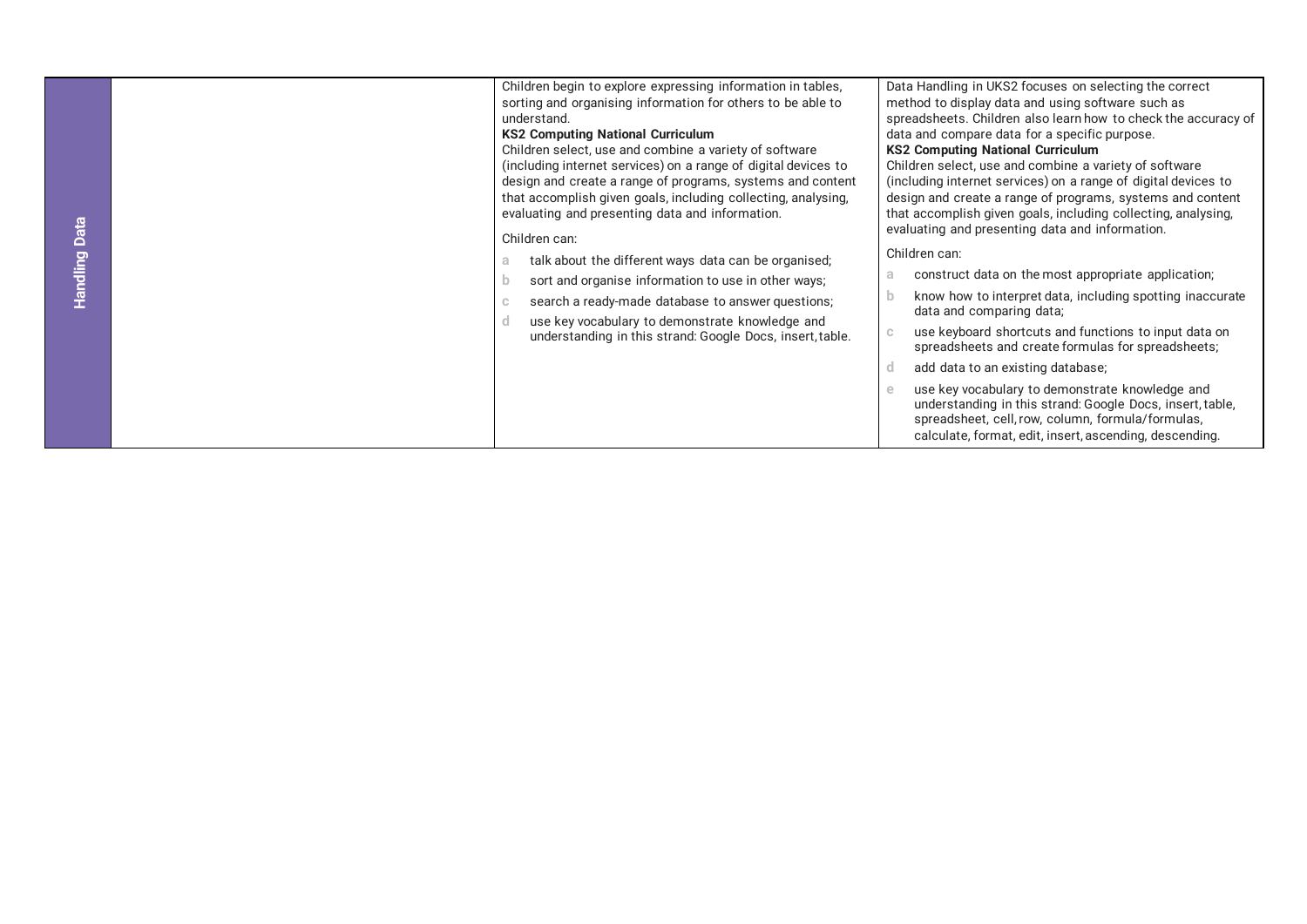| Our Lives<br><b>Technology</b> | Children begin to make links to how they use technology<br>outside of the classroom. They begin to think about the<br>benefits of using technology in their lives, making links to<br>learning about online safety.<br><b>KS1 Computing National Curriculum</b><br>Children recognise common uses of technology beyond<br>school. They use technology safely and respectfully, keeping<br>personal information private; they identify where to go for help<br>and support when they have concerns about content or contact<br>on the internet or other online technologies.<br>Children can:<br>recognise ways that technology is used in the home and<br>a.<br>community, e.g. taking photos, blogs, shopping;<br>b.<br>use links to websites to find information:<br>recognise age-appropriate websites;<br>$\mathbb{C}$<br>use safe search filters:<br>d.<br>use key vocabulary to demonstrate knowledge and<br>e<br>understanding in this strand: filter, Google, search engine,<br>image, keyboard, email, internet, subject, address,<br>communicate, sender, safe, secure. | Children refer to online safety rules when discussing<br>technology in their lives. They are able to navigate between<br>websites and use safe search terms on trusted search engines.<br>They become more confident in using email for<br>communication, including attaching and saving files from<br>emails.<br><b>KS2 Computing National Curriculum</b><br>Children understand computer networks, including the internet;<br>how they can provide multiple services, such as the world wide<br>web, and the opportunities they offer for communication and<br>collaboration. They use search technologies effectively,<br>appreciate how results are selected and ranked, and are<br>discerning in evaluating digital content.<br>Children can:<br>explain ways to communicate with others online;<br>describe the world wide web as the part of the internet<br>that contains websites;<br>add websites to a favourites list;<br>use search tools to find and use an appropriate website<br>and content;<br>use strategies to improve results when searching online;<br>use key vocabulary to demonstrate knowledge and<br>understanding in this strand: filter, Google, search engine,<br>image, keyboard, email, subject, address, communicate,<br>sender, safe, secure, internet, world wide web, social media. | Children can use safe search terms on trusted search engines,<br>and evaluate websites based on layout and information. They<br>become more confident in understanding Google rankings,<br>adverts and the reliability of websites.<br><b>KS2 Computing National Curriculum</b><br>Children understand computer networks, including the internet;<br>how they can provide multiple services, such as the world wide<br>web, and the opportunities they offer for communication and<br>collaboration. They use search technologies effectively,<br>appreciate how results are selected and ranked, and are<br>discerning in evaluating digital content.<br>Children can:<br>search for information using appropriate websites and<br>a<br>advanced search functions within Google;<br>use strategies to check the reliability of information<br>(cross-check with another source such as books);<br>talk about the way search results are selected and ranked;<br>$\mathbb{C}$<br>check the reliability of a website, including the photos<br>d.<br>on site:<br>tell you about copyright and acknowledge the sources of<br>e<br>information:<br>use key vocabulary to demonstrate knowledge and<br>understanding in this strand: world wide web, search,<br>search engine, advanced search, results, Google, browser,<br>terms of use, bias, authority, citation, plagiarism, source,<br>website, secure, https, site, domain, website, browser,<br>address bar. |
|--------------------------------|-----------------------------------------------------------------------------------------------------------------------------------------------------------------------------------------------------------------------------------------------------------------------------------------------------------------------------------------------------------------------------------------------------------------------------------------------------------------------------------------------------------------------------------------------------------------------------------------------------------------------------------------------------------------------------------------------------------------------------------------------------------------------------------------------------------------------------------------------------------------------------------------------------------------------------------------------------------------------------------------------------------------------------------------------------------------------------------|------------------------------------------------------------------------------------------------------------------------------------------------------------------------------------------------------------------------------------------------------------------------------------------------------------------------------------------------------------------------------------------------------------------------------------------------------------------------------------------------------------------------------------------------------------------------------------------------------------------------------------------------------------------------------------------------------------------------------------------------------------------------------------------------------------------------------------------------------------------------------------------------------------------------------------------------------------------------------------------------------------------------------------------------------------------------------------------------------------------------------------------------------------------------------------------------------------------------------------------------------------------------------------------------------------------------|-----------------------------------------------------------------------------------------------------------------------------------------------------------------------------------------------------------------------------------------------------------------------------------------------------------------------------------------------------------------------------------------------------------------------------------------------------------------------------------------------------------------------------------------------------------------------------------------------------------------------------------------------------------------------------------------------------------------------------------------------------------------------------------------------------------------------------------------------------------------------------------------------------------------------------------------------------------------------------------------------------------------------------------------------------------------------------------------------------------------------------------------------------------------------------------------------------------------------------------------------------------------------------------------------------------------------------------------------------------------------------------------------------------------------------------------------------------------|
|--------------------------------|-----------------------------------------------------------------------------------------------------------------------------------------------------------------------------------------------------------------------------------------------------------------------------------------------------------------------------------------------------------------------------------------------------------------------------------------------------------------------------------------------------------------------------------------------------------------------------------------------------------------------------------------------------------------------------------------------------------------------------------------------------------------------------------------------------------------------------------------------------------------------------------------------------------------------------------------------------------------------------------------------------------------------------------------------------------------------------------|------------------------------------------------------------------------------------------------------------------------------------------------------------------------------------------------------------------------------------------------------------------------------------------------------------------------------------------------------------------------------------------------------------------------------------------------------------------------------------------------------------------------------------------------------------------------------------------------------------------------------------------------------------------------------------------------------------------------------------------------------------------------------------------------------------------------------------------------------------------------------------------------------------------------------------------------------------------------------------------------------------------------------------------------------------------------------------------------------------------------------------------------------------------------------------------------------------------------------------------------------------------------------------------------------------------------|-----------------------------------------------------------------------------------------------------------------------------------------------------------------------------------------------------------------------------------------------------------------------------------------------------------------------------------------------------------------------------------------------------------------------------------------------------------------------------------------------------------------------------------------------------------------------------------------------------------------------------------------------------------------------------------------------------------------------------------------------------------------------------------------------------------------------------------------------------------------------------------------------------------------------------------------------------------------------------------------------------------------------------------------------------------------------------------------------------------------------------------------------------------------------------------------------------------------------------------------------------------------------------------------------------------------------------------------------------------------------------------------------------------------------------------------------------------------|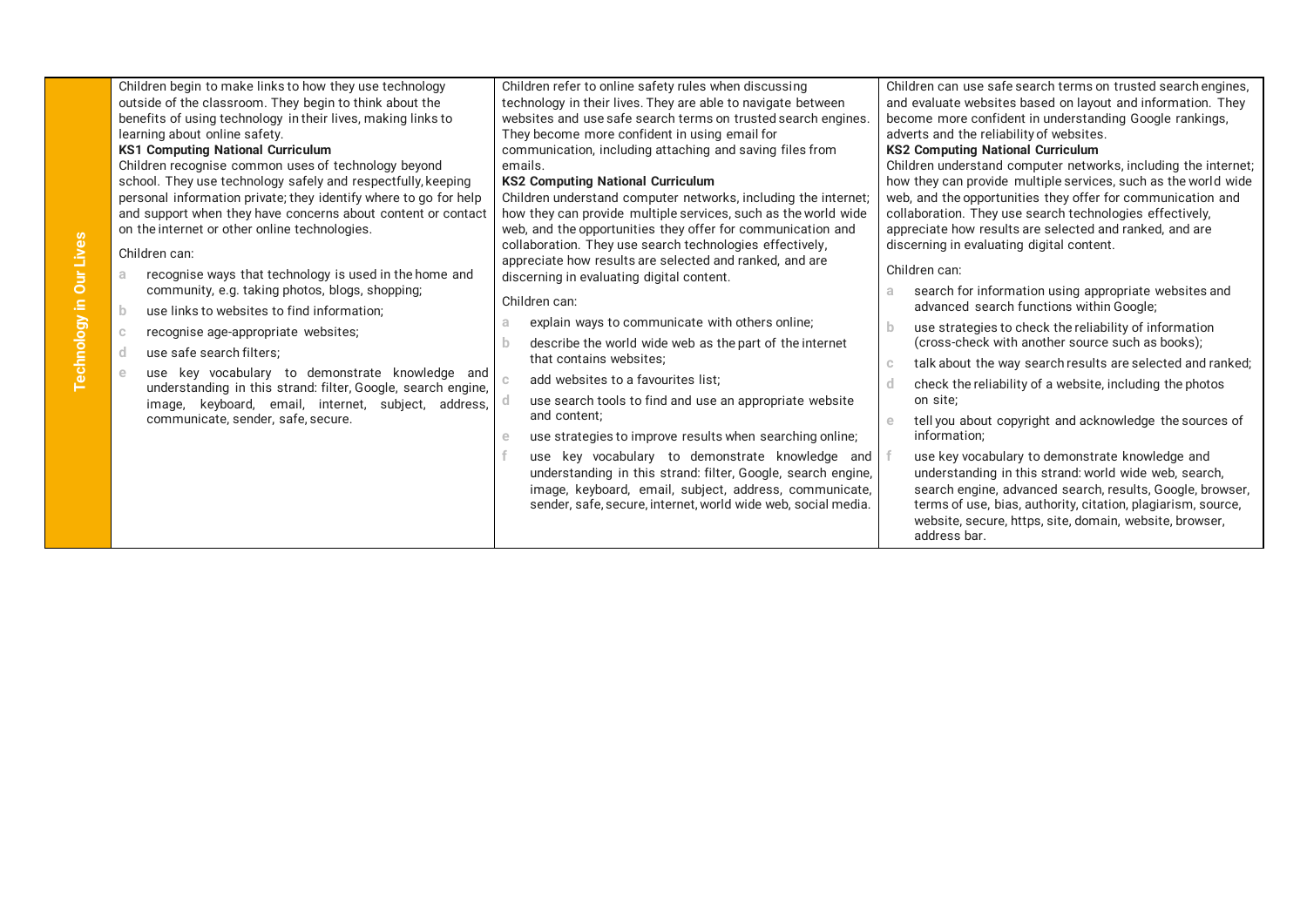|              | Children begin to understand their influence on technology by                              |    | Children build on their programming skills by solving problems |    | Children build on their programming skills by using new        |
|--------------|--------------------------------------------------------------------------------------------|----|----------------------------------------------------------------|----|----------------------------------------------------------------|
|              | developing their programming skills to determine output. They                              |    | and programming commands to achieve a specific outcome.        |    | systems such as a flowchart. They continue to break down       |
|              | begin to understand that an algorithm is a series of steps for                             |    | They begin to write programs, explain algorithms and identify  |    | problems and create algorithms to solve them. They are able to |
|              | solving problems and a code is a series of steps that machines                             |    | errors in their work.                                          |    | explain the outcome of an algorithm with confidence and        |
|              | can execute. They begin to explore debugging, predicting when                              |    | <b>KS2 Computing National Curriculum</b>                       |    | accuracy.                                                      |
|              | codes may not work and changing them.                                                      |    | Children design, write and debug programs that accomplish      |    | <b>KS2 Computing National Curriculum</b>                       |
|              | <b>KS1 Computing National Curriculum</b>                                                   |    | specific goals, including controlling or simulating physical   |    | Children design, write and debug programs that accomplish      |
|              | Children understand what algorithms are, how they are                                      |    | systems; they solve problems by decomposing them into          |    | specific goals, including controlling or simulating physical   |
|              | implemented as programs on digital devices, and that                                       |    | smaller parts. They use sequence, selection, and repetition in |    | systems; they solve problems by decomposing them into          |
|              | programs execute by following precise and unambiguous                                      |    | programs and work with variables and various forms of input    |    | smaller parts. They use sequence, selection, and repetition in |
|              | instructions. They create, debug and use logical reasoning to                              |    | and output. They use logical reasoning to explain how some     |    | programs and work with variables and various forms of input    |
|              | predict the behaviour of simple programs.                                                  |    | simple algorithms work and to detect and correct errors in     |    | and output. They use logical reasoning to explain how some     |
|              | Children can:                                                                              |    | algorithms and programs.                                       |    | simple algorithms work and to detect and correct errors in     |
| a.           | give commands one at a time to control direction and                                       |    | Children can:                                                  |    | algorithms and programs.                                       |
|              | movement, including straight, forwards, backwards, turn;                                   | a. | use logical thinking to solve an open-ended problem by         |    | Children can:                                                  |
| b.           |                                                                                            |    | breaking it up into smaller parts;                             | a  | use external triggers and infinite loops to demonstrate        |
|              | control the nature of events: repeat, loops, single<br>events and add and delete features: |    | write a program, putting commands into a sequence to           |    | control;                                                       |
|              |                                                                                            |    | achieve a specific outcome;                                    | b. | follow a sequence of instructions, e.g. in a flowchart and     |
| $\mathbb{C}$ | give a set of instructions to follow and predict what                                      |    |                                                                |    | modify a flowchart using symbols;                              |
|              | will happen;                                                                               | C  | give a set of instructions to follow and predict what will     |    |                                                                |
| -d           | improve/change their sequence of commands                                                  |    | happen;                                                        | c  | use conditional statements and edit variables;                 |
|              | by debugging;                                                                              |    | keep testing a program and recognise when it needs to          |    | decompose a problem into smaller parts to design an            |
| $\epsilon$   | use key vocabulary to demonstrate knowledge and                                            |    | be debugged;                                                   |    | algorithm for a specific outcome and use this to write a       |
|              | understanding in this strand: algorithm, instruction, order,                               |    | use variables to create an effect, e.g. repetition, if,        |    | program;                                                       |
|              | debug, program, turn, left, right, clockwise, anticlockwise,                               |    | when, loop;                                                    |    | keep testing a program and recognise when it needs to          |
|              | blocks, sequence, project, repeat, repeat forever, invisible,                              |    | use key vocabulary to demonstrate knowledge and                |    | be debugged;                                                   |
|              | grow, shrink.                                                                              |    | understanding in this strand: decompose, decomposing,          |    | use key vocabulary to demonstrate knowledge and                |
|              |                                                                                            |    | logical sequence, flowchart, sprite, block, command,           |    | understanding in this strand: flowchart, algorithm, control,   |
|              |                                                                                            |    | algorithm, answer, correct, errors, program, algorithm,        |    | output, symbol, start, stop, delay, process, decision, loop,   |
|              |                                                                                            |    | instructions, commands, forward (fd), left (lt), right (rt),   |    | backdrop, script, block, repeat, commentary, sequence,         |
|              |                                                                                            |    | move, turn, clear screen (cs), variable.                       |    | consequence, debug, program, Kodu, world, object, tool         |
|              |                                                                                            |    |                                                                |    | palette, program environment, smooth, flatten, raise.          |

**Coding and Programming**

**Coding and Programming**